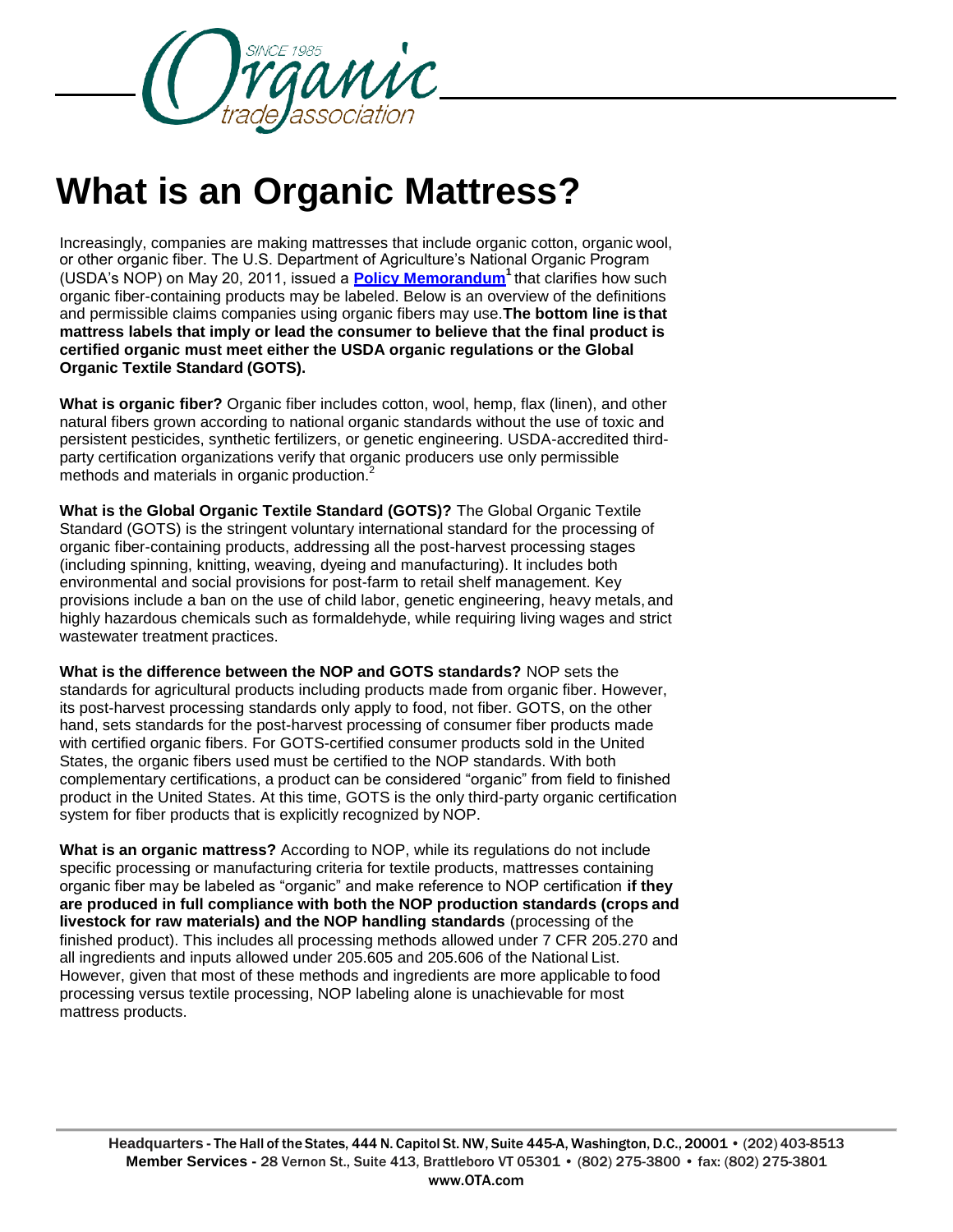

An NOP-recognized and more practical option is that mattresses containing organic cotton **may be sold as "organic" in the United States if their manufacture has been certified to GOTS.** While it may display the GOTS seal, the label may not refer to NOP certification or display the USDA Organic seal. GOTS certification requires that **all**  processing stages through manufacturing of the finished product take place in GOTScertified facilities, and all B2B traders involved in the supply chain of GOTS-certified products be certified to GOTS themselves. Manufacturers may not make a claim that their products are GOTS-certified if only certain components (such as batting or fabric) are certified to the standard.Only if these certification requirements are met may a GOTScertified entity apply the GOTS label (including the GOTS seal) to a final product and claim in promotional materials that its products are GOTS certified. $3$ 

Note that NOP labeling requirements are in addition to those required by the **[Federal](http://www.ftc.gov/os/statutes/textilejump.shtm)  [Trade Commission \(FTC\) labeling requirements](http://www.ftc.gov/os/statutes/textilejump.shtm)**, including "truth-in-labeling" requirements. Thus, processed textile products not certified to a recognized standard such as NOP or GOTS may include an organic fiber content claim provided that the specific fiber is certified to NOP regulations. However, as "made *with* organic (specified ingredient)" is a codified labeling category under NOP as well as a labeling category under GOTS, textile manufactures choosing to make a fiber content claim in accordance with the FTC labeling requirements—but whose products do not meet the NOP or GOTS standards—should use terminology such as "contains 80% organic cotton," and may not use the phrase "made with." <sup>4</sup> OTA suggests that companies that cannot be certified to GOTS or NOP get certified to the OE Blended standards to fully verify their claims.

## **What are the GOTS requirements for accessory components of a consumer**

**product?** GOTS permits non-organic accessory components (fiber and non-fiber) in organic consumer products (e.g., an innerspring or barrier fabric in a mattress). However, all such accessory components must meet certain material requirements, and may not contain harmful or toxic characteristics prohibited in the standard.

**How can consumers identify a correctly GOTS-certified and labeled product?**  Consumers should look for the on-product labeling. GOTS labeling must be applied on the product in such a way that it is visible to the consumer at the time of purchase (e.g., on the packaging and/or hangtag and/or a label).



Correct and complete GOTS labeling shows the trademark-registered GOTS logo (or the lettering 'Global Organic Textile Standard'), the GOTS label grade ('organic' or 'made with organic'), reference to the certification body, and the license number and/or name of the certified entity. Because retailers are not required to become certified themselves, correct labeling may show the license number and/or name of their supplier (trader, manufacturer) of the final product.

Consumers (and the supply chain) can look up the data of the certified entity by entering the license number (or name) provided on the GOTS labeling in the 'free text field' of the publicly available **[GOTS database](http://www.ota.com/organic/fiber/www.global-standard.org)**. Only this correct GOTS labeling provides the assurance for the consumer that the final product is GOTS certified.